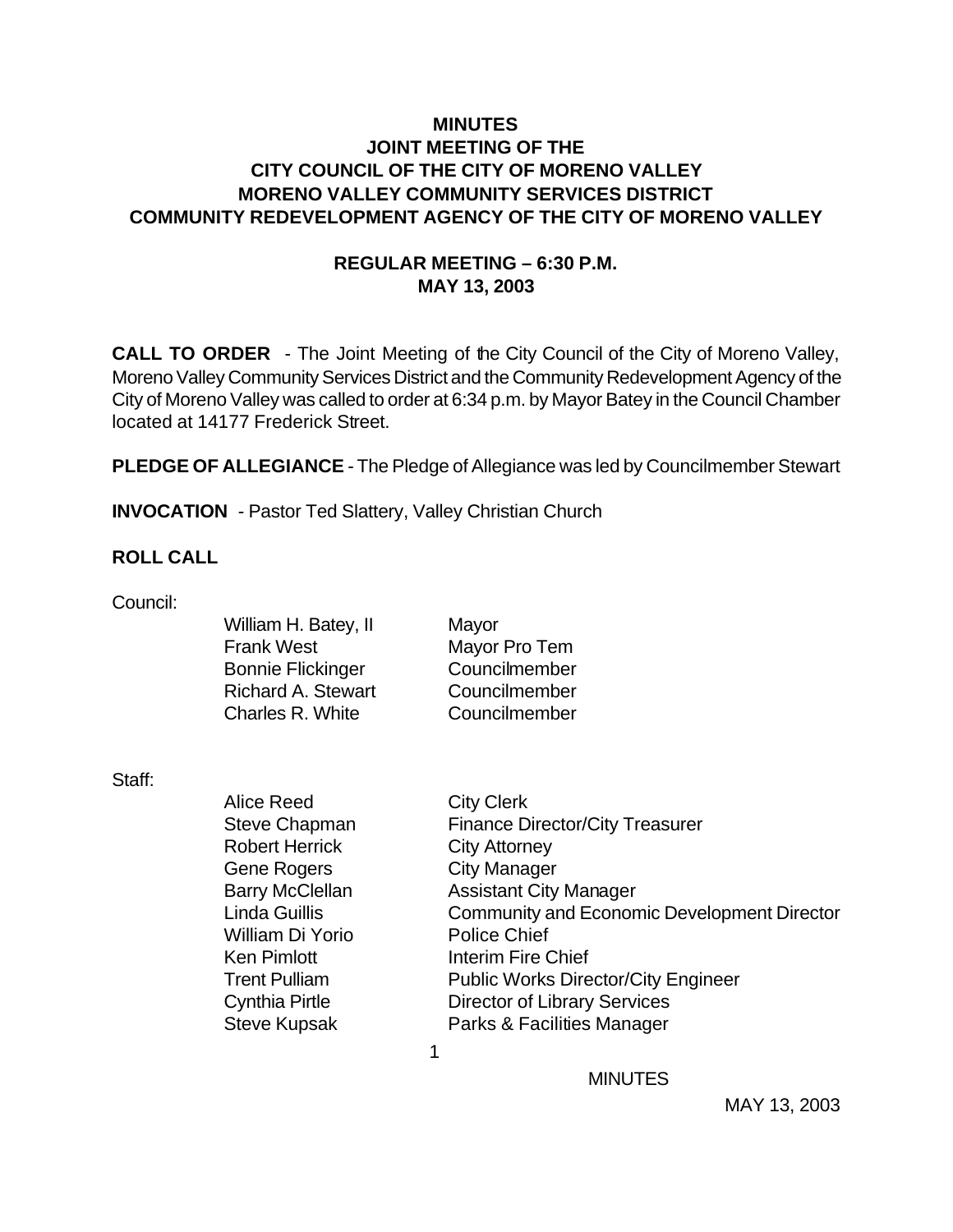# **JOINT CONSENT CALENDARS (SECTIONS A-C) OF THE CITY COUNCIL OF THE CITY OF MORENO VALLEY, MORENO VALLEY COMMUNITY SERVICES DISTRICT, AND COMMUNITY REDEVELOPMENT AGENCY OF THE CITY OF MORENO VALLEY**

Mayor Batey opened the agenda items for the Consent Calendars for public comments; there being none, public comments were closed.

Councilmember White made a motion, seconded by Mayor Pro Tem West to approve the Consent Calendars in their entireties. Motion carried 5-0. Roll call vote.

## **A. CONSENT CALENDAR** - **CITY COUNCIL**

- A1. ORDINANCES FIRST READING BY TITLE ONLY Waived reading of all Ordinance Introductions and read by title only.
- A2. APPROVAL OF QUARTERLY INVESTMENT REPORT QUARTER ENDED MARCH 31, 2003 Approved and accepted the quarterly investment report, in compliance with California Government Code Section 53646.
- A3. NOTICE OF COMPLETION AND ACCEPTANCE OF IRONWOOD AVENUE REHABILITATION FROM BARCLAY DRIVE TO PIGEON PASS ROAD, FEDERAL-AID NO. STPL-5441(031), PROJECT NO 99-25654 Ratified Contract Change Order Nos. 1, 2, 3, and 4; accepted the work as complete for the Ironwood Avenue Rehabilitation from Barclay Drive to Pigeon Pass Road, constructed by L.D. Anderson, Inc., 2750 South Lilac Avenue, Bloomington, California 92316; directed the City Clerk to record the Notice of Completion within ten (10) days, at the office of the County Recorder of Riverside County, as required by Section 3093 of the California Civil Code; authorized the Director of Finance to release the retention to L.D. Anderson, Inc. thirty-five (35) calendar days after the date of recordation of the Notice of Completion, if no claims are filed against the project; and accepted the improvements into the City's maintained road system.
- A4. NOTICE OF COMPLETION AND ACCEPTANCE OF THE SAN MICHELE ROAD IMPROVEMENTS FROM PERRIS BOULEVARD TO INDIAN STREET, PROJECT NO. 99-12567420 Ratified contract Change Order No. 1; accepted the work as complete for the

**MINUTES**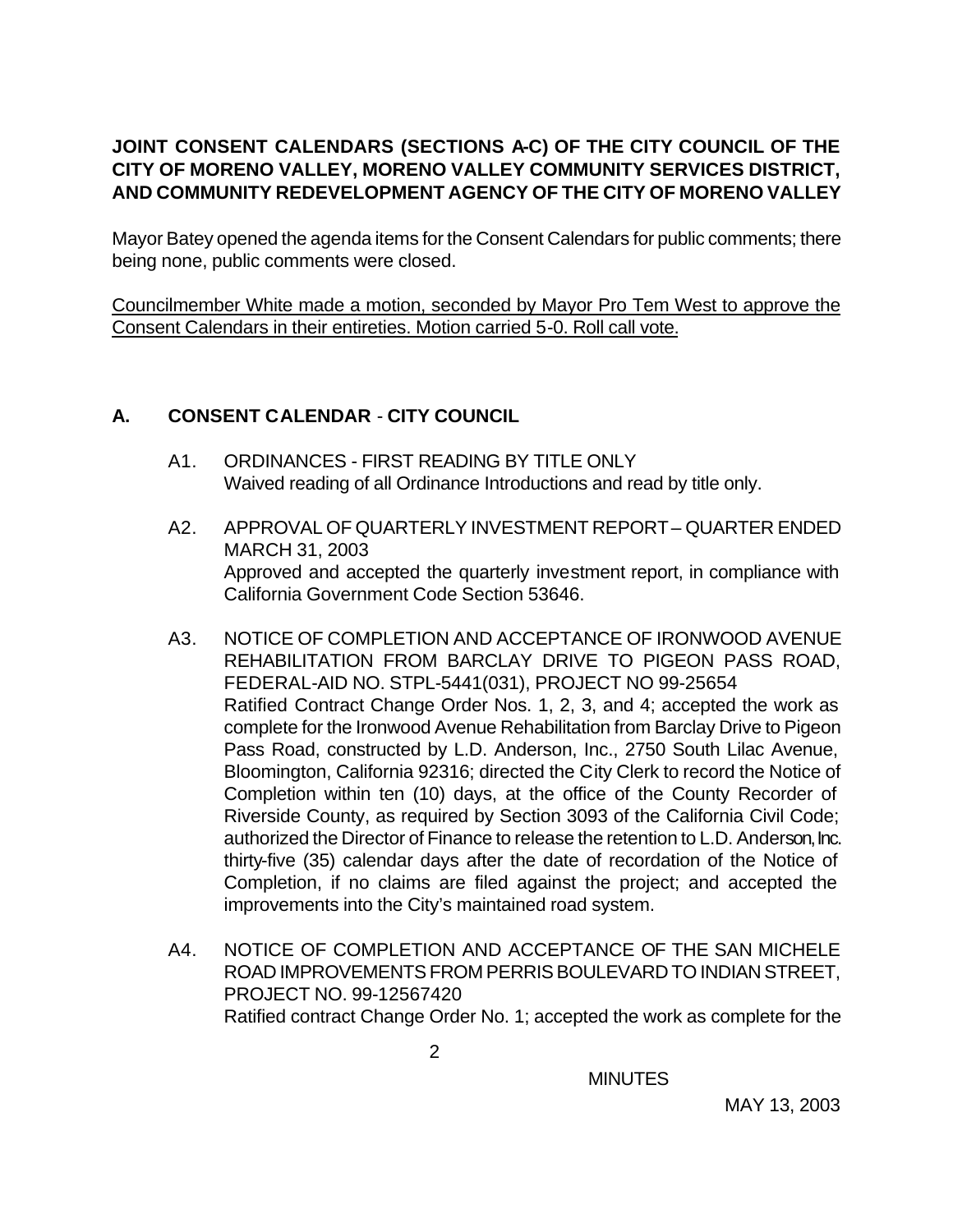San Michele Road Improvements from Perris Boulevard to Indian Street, constructed by R.J. Noble Company, 15505 East Lincoln Avenue, Orange, California 92856; directed the City Clerk to record the Notice of Completion within ten (10) days, at the office of the County Recorder of Riverside County, as required by Section 3093 of the California Civil Code; authorized the Director of Finance to release the retention to R.J. Noble Company thirty-five (35) calendar days after the date of recordation of the Notice of Completion, if no claims are filed against the project and accepted the improvements into the City's maintained road system.

- A5. NATIONAL POLLUTANT DISCHARGE ELIMINATION SYSTEM STORMWATER DISCHARGE PERMIT – IMPLEMENTATION AGREEMENT FOR SANTA ANA REGION Approved the National Pollutant Discharge Elimination System (NPDES) Stormwater Discharge Permit Implementation Agreement for the Santa Ana Region; authorized the Mayor to execute said agreement; and directed the City Clerk to attest to said approval.
- A6. REQUEST ADOPTION OF PLANS AND SPECIFICATIONS AND AUTHORIZATION TO ADVERTISE FOR CONSTRUCTION BIDS FOR THE NEWHOPE STREET IMPROVEMENT PROJECT - PROJECT NO. 01- 12567421 Adopted the plans and specifications that are on file in the office of the City Engineer and authorized the City Clerk to advertise the project for construction bids.
- A7. FINAL MAP 23553-1 ACCEPT AGREEMENT AND BONDS FOR ONE-YEAR WARRANTY OF PUBLIC IMPROVEMENTS AND ADOPT RESOLUTION NO. 2003-30, A RESOLUTION OF THE CITY COUNCIL OF THE CITY OF MORENO VALLEY AUTHORIZING ACCEPTANCE OF THE PUBLIC RIGHT-OF-WAY IMPROVEMENTS AS COMPLETE AND ACCEPTING VIA DEL NORTE, MONTALVO ROAD, CAMBRIA CIRCLE, VIA MONTARA, COTATI COURT, PRESIDIO HILLS DRIVE, PIGEON PASS ROAD, AND SUNNYMEAD RANCH PARKWAY INTO THE CITY MAINTAINED STREET SYSTEM (MV DEVELOPMENT, LLC)

Accepted the bonds and Agreement for One-Year Guarantee & Warranty of Public Improvements for Final Map 23553-1; authorized the Mayor to execute the agreement; and adopted Resolution No. 2003-30 authorizing the acceptance of the public right-of-way improvements for Final Map 23553-1 as complete and accepting Via del Norte, Montalvo Road, Cambria Circle, Via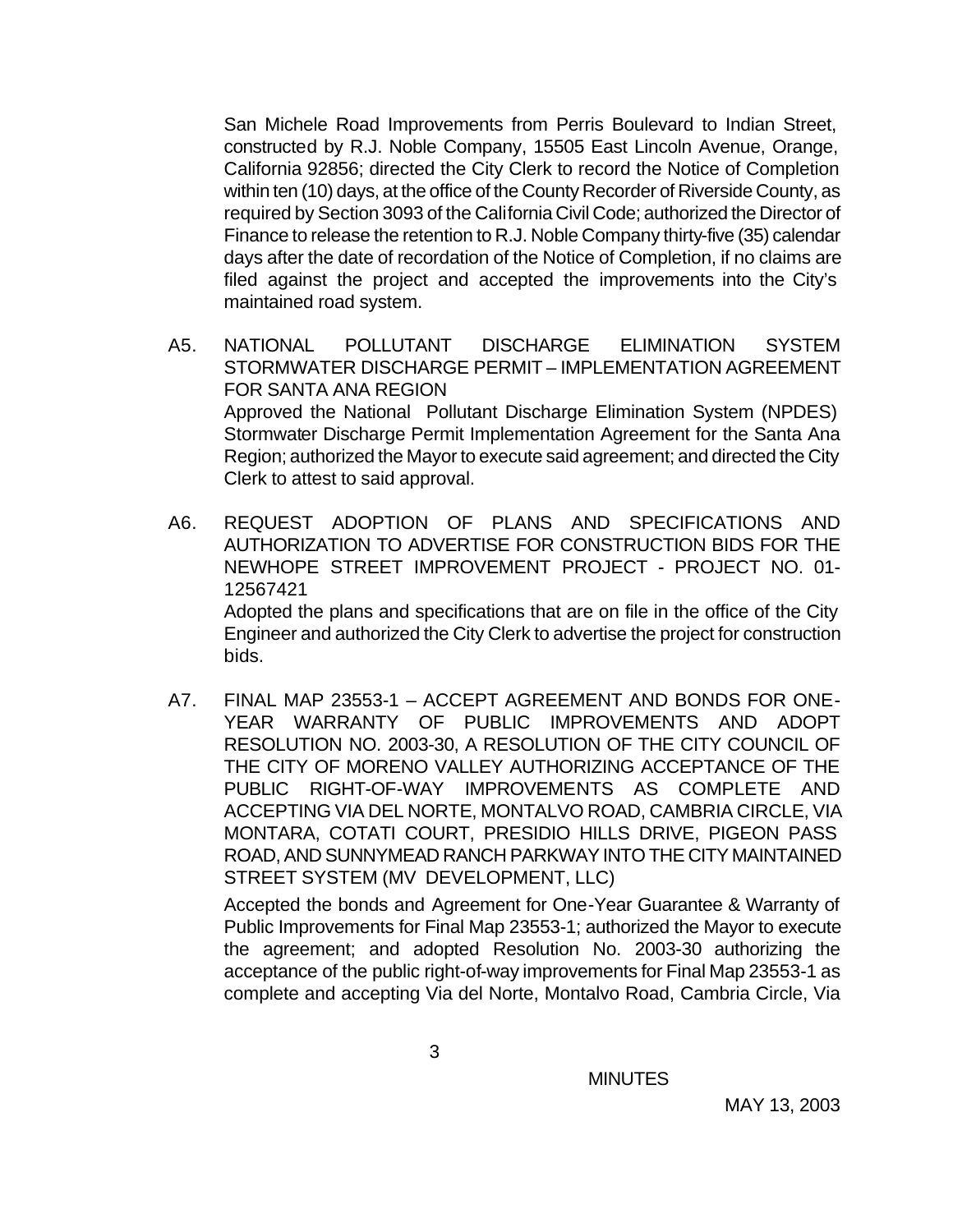Montara, Cotati Court, Presidio Hills Drive, Pigeon Pass Road, and Sunnymead Ranch Parkway

Resolution No. 2003-30

A Resolution of the City Council of the City of Moreno Valley, California, Authorizing the Acceptance of the Public Right-of-Way Improvements as Complete Within Tract 23553-1, and Accepting Via Del Norte, Montalvo Road, Cambria Circle, Via Montara, Cotati Court, Presidio Hills Drive, Pigeon Pass Road, and Sunnymead Ranch Parkway into the City Maintained Street System

A8. FINAL MAP 23553-2 – REDUCE FAITHFUL PERFORMANCE BOND BY 90% AND ADOPT RESOLUTION NO. 2003-31, A RESOLUTION OF THE CITY COUNCIL OF THE CITY OF MORENO VALLEY AUTHORIZING ACCEPTANCE OF THE PUBLIC RIGHT-OF-WAY IMPROVEMENTS AS COMPLETE AND ACCEPTING PIGEON PASS ROAD, VIA MORAGA, TAMALPAIS PLACE, VIA MONTARA, AND CASMALIA COURT INTO THE CITY MAINTAINED STREET SYSTEM (MV DEVELOPMENT, LLC) Approved a 90% reduction to the Faithful Performance Bond for Final Map 23553-2; authorized the City Engineer to reduce the Faithful Performance Bond by 90%; and adopted Resolution No. 2003-31 authorizing the acceptance of the public right-of-way improvements for Final Map 23553-2 as complete and accepting Pigeon Pass Road, Via Moraga, Tamalpais Place, Via Montara, and Casmalia Court into the City Maintained Street System.

Resolution No. 2003-31

A Resolution of the City Council of the City of Moreno Valley, California, Authorizing the Acceptance of the Public Right-of-Way Improvements as Complete Within Tract 23553-2, and Accepting Pigeon Pass Road, Via Moraga, Tamalpais Place, Via Montara, and Casmalia Court into the City Maintained Street System

A9. FINAL MAP 23553-3 – REDUCE FAITHFUL PERFORMANCE BOND BY 90% AND ADOPT RESOLUTION NO. 2003-32, A RESOLUTION OF THE CITY COUNCIL OF THE CITY OF MORENO VALLEY AUTHORIZING ACCEPTANCE OF THE PUBLIC RIGHT-OF-WAY IMPROVEMENTS AS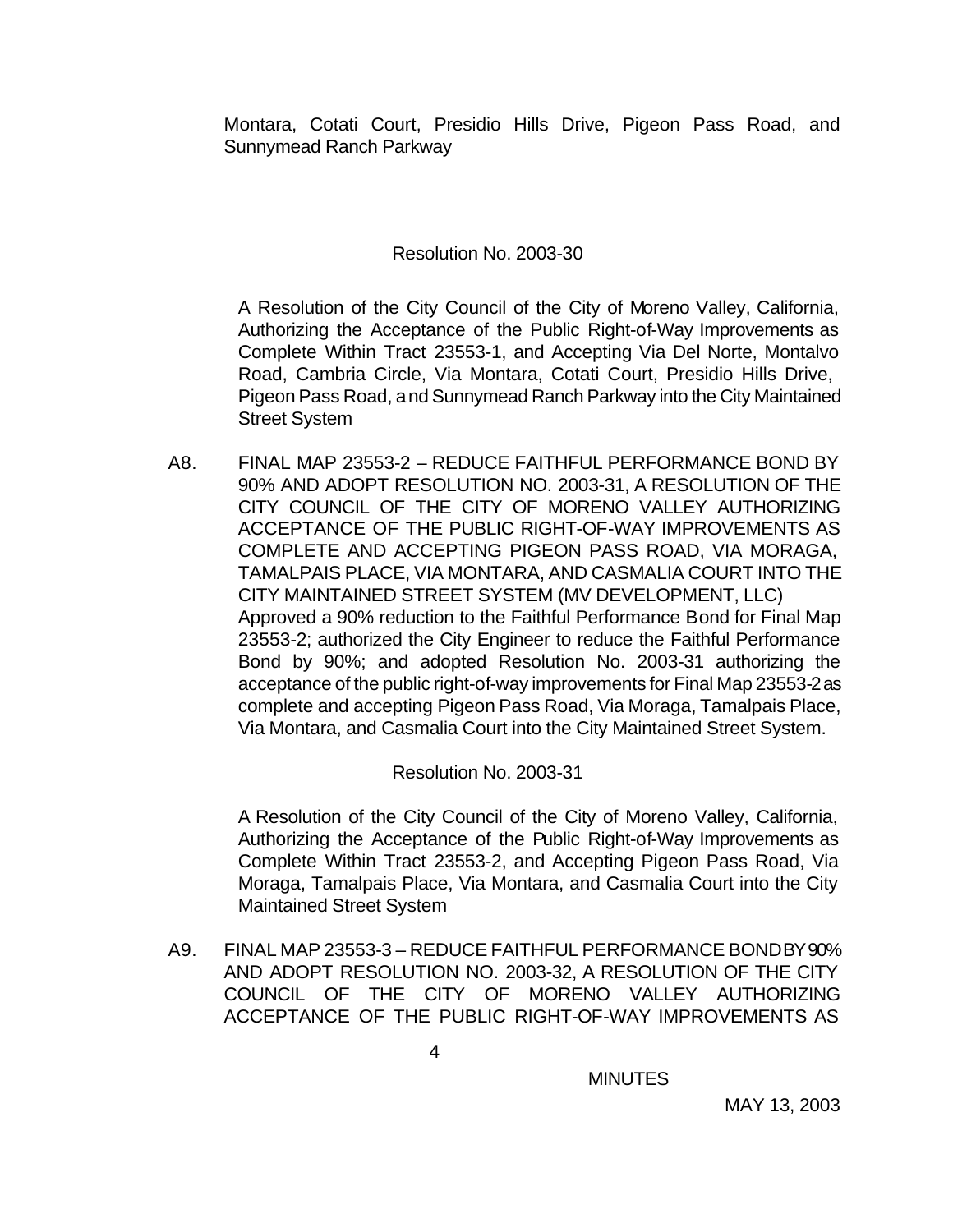COMPLETE AND ACCEPTING PRESIDIO HILLS DRIVE, VIA DEL NORTE, MONTALVO ROAD, PASATIEMPO PLACE, AND PASEO CORRALITO INTO THE CITY MAINTAINED STREET SYSTEM

Approved a 90% reduction to the Faithful Performance Bond for Final Map 23553-3; authorized the City Engineer to reduce the Faithful Performance Bond by 90%; and adopted Resolution No. 2003-32 authorizing the acceptance of the public right-of-way improvements for Final Map 23553-3 as complete and accepting Presidio Hills Drive, Via Del Norte, Montalvo Road, Pasatiempo Place, and Paseo Corralito into the City Maintained Street System.

Resolution No. 2003-32

A Resolution of the City Council of the City of Moreno Valley, California, Authorizing the Acceptance of the Public Right-of-Way Improvements as Complete Within Tract 23553-3, and Accepting Presidio Hills Drive, Via Del Norte, Montalvo Road, Pasatiempo Place, and Paseo Corralito into the City Maintained Street System

- A10. MINUTES REGULAR MEETING OF APRIL 22, 2003 Approved as submitted.
- A11. ALTERNATIVE FUELS SUBVENTION FUND MATCH PROGRAM CONTRACT SIGNATURE AUTHORIZATION Granted signature authority to the Mayor in order to execute the alternative fuels subvention fund match program contract with the South Coast Air Quality Management District.
- A12. PUBLIC FACILITIES FINANCING AGREEMENTS FOR MULTI-FAMILY PROJECTS APPROVED OR DEEMED COMPLETE FOR PROCESSING PRIOR TO THE ADOPTION OF THE TRANSPORTATION UNIFORM MITIGATION FEE (TUMF) Authorized the Mayor to enter into agreements with Lasselle Place, LLC; The Danavon Trust; Box Springs Apartment Partners, LP; M. Timm Development; 26<sup>th</sup> Corporation and Granite Capital, LLC; and Moreno Valley Investors, LLC; developers of multi-family projects substantially in the form of the attachments.

# **B. CONSENT CALENDAR** - **COMMUNITY SERVICES DISTRICT**

B1. ORDINANCES - FIRST READING BY TITLE ONLY Waived reading of all Ordinance Introductions and read by title only.

 $\sim$  5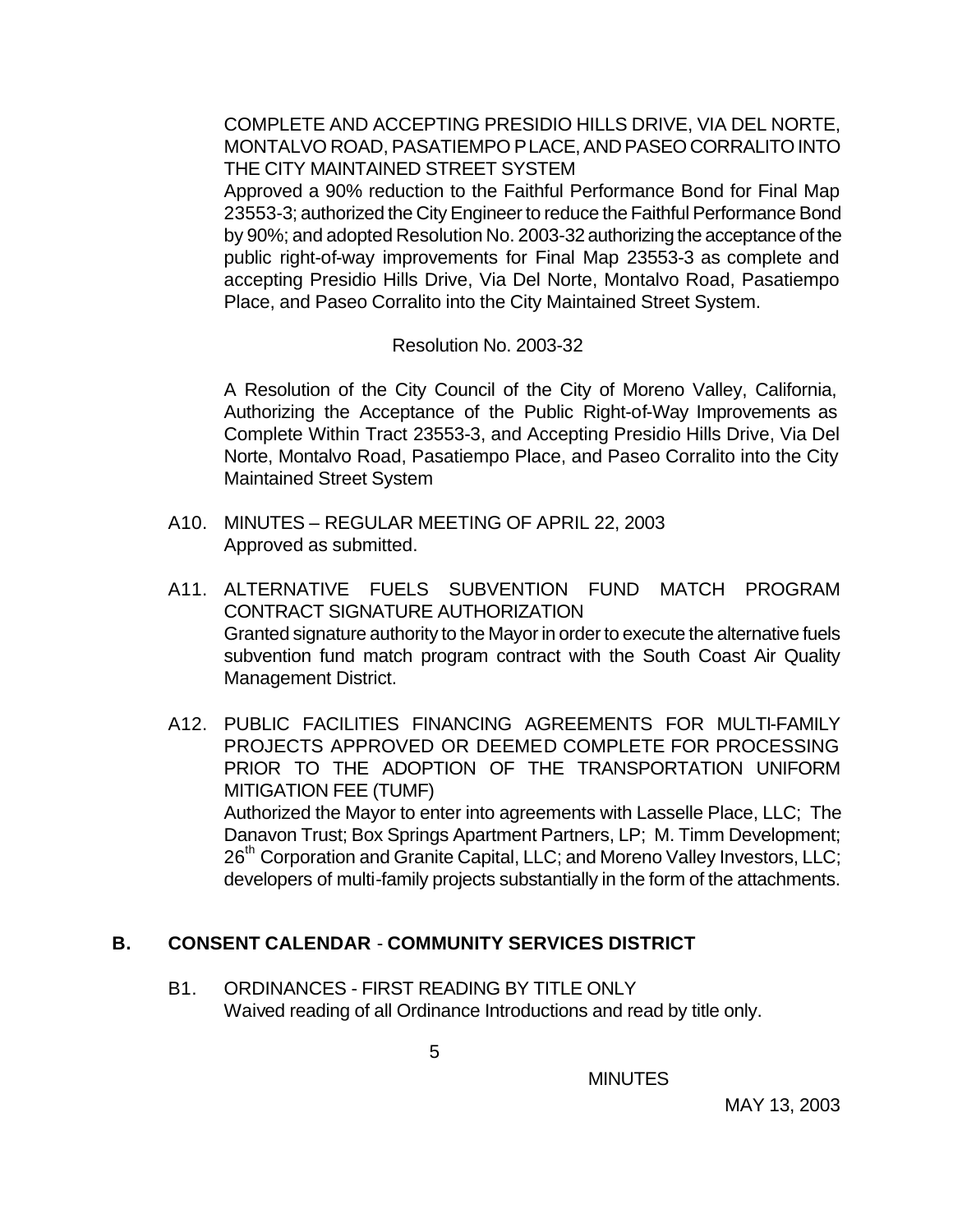- B2. MINUTES REGULAR MEETING OF APRIL 22, 2003 Approved as submitted.
- B3. NAMING OF TOWNGATE COMMUNITY CENTER Adopted the name as recommended and submitted by the Parks and Recreation Advisory Committee for the new community center located at TownGate Memorial Park as "TownGate Community Center".
- B4. RESOLUTION NO. CSD 2003-04, AUTHORIZING THE COLLECTION OF CHARGES FOR COMMUNITY SERVICES DISTRICT ZONE M (COMMERCIAL/INDUSTRIAL IMPROVED MEDIAN MAINTENANCE) Approved and adopted Resolution No. CSD 2003-04 to authorize the collection of charges for CSD Zone M (Commercial/Industrial Improved Median Maintenance).

#### Resolution No. CSD 2003-04

A Resolution of the Moreno Valley Community Services District of the City of Moreno Valley, California, Approving Zone M Charges to Provide Maintenance of Median Areas Associated with Commercial/Industrial Developments

## **C. CONSENT CALENDAR** - **COMMUNITY REDEVELOPMENT AGENCY**

- C1. ORDINANCES FIRST READING BY TITLE ONLY Waived reading of all Ordinance Introductions and read by title only.
- C2. MINUTES REGULAR MEETING OF APRIL 22, 2003 Approved as submitted.

#### **D. PUBLIC HEARINGS**

D1. PUBLIC HEARING FOR INCLUSION OF TENTATIVE TRACT 20185 (AND ALL AFFECTED PHASES) INTO THE COMMUNITY SERVICES DISTRICT ZONE B (RESIDENTIAL STREET LIGHTING) – PROGRAM - NORTH OF FRAN LOU DRIVE AND WEST OF KITCHING STREET

President Batey opened the public testimony portion of the public hearing; there being none, public testimony was closed.

 $\overline{6}$ 

MINUTES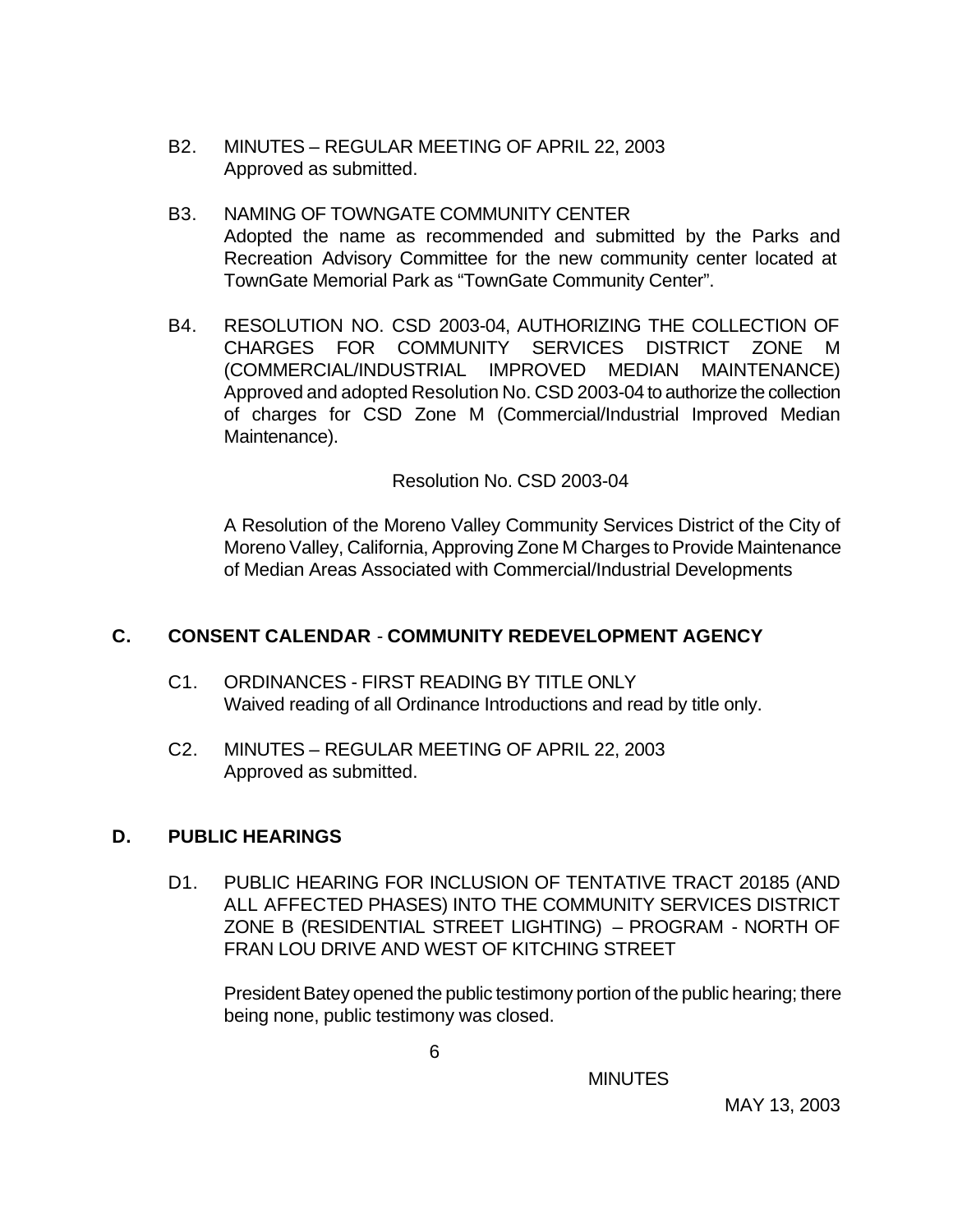President Batey directed the Secretary to tabulate the ballots.

The Secretary announced the results as follows:

Tract 20185 – "Yes" on all parcel numbers

Boardmember White made a motion seconded by Boardmember Stewart to verify and accept the results of the mail ballot proceeding as identified on the Official Tally Sheet and Assessor Parcel Number (APN) listing; receive and file with the City Clerk's Office the accepted Official Tally Sheet and APN listing; and authorize and impose the CSD Zone B charge. Motion carried 5-0. Roll Call Vote.

D2. PUBLIC HEARING TO ADOPT THE ANALYSIS OF IMPEDIMENTS TO FAIR HOUSING CHOICE REPORT

Mayor Batey opened the public testimony portion of the public hearing; there being none, public testimony was closed.

Councilmember White made a motion, seconded by Councilmember Flickinger to adopt the Analysis of Impediments to Fair Housing Choice Report. Motion carried 5-0. Roll call vote.

D3. PUBLIC HEARING TO ADOPT THE CONSOLIDATED PLAN FOR FISCAL YEARS 2003-2008 AND THE ANNUAL ACTION PLAN FOR 2003-2004

Mayor Batey opened the public testimony portion of the public hearing; there being none, public testimony was closed.

Councilmember Stewart made a motion, seconded by Mayor Pro Tem West to adopt the Consolidated Plan for Fiscal Years 2003-2008 and the Annual Action Plan for Fiscal Year 2003-2004. Motion carried 5-0. Roll call vote.

D4. RESOLUTION OF NECESSITY AUTHORIZING EMINENT DOMAIN PROCEEDINGS - ACQUISITION OF RIGHT-OF-WAY NEAR HIGHWAY 60 AND MORENO BEACH DRIVE WITHIN THE AUTO MALL SPECIFIC PLAN

Mayor Batey opened the public testimony portion of the public hearing; there being none, public testimony was closed.

**MINUTES**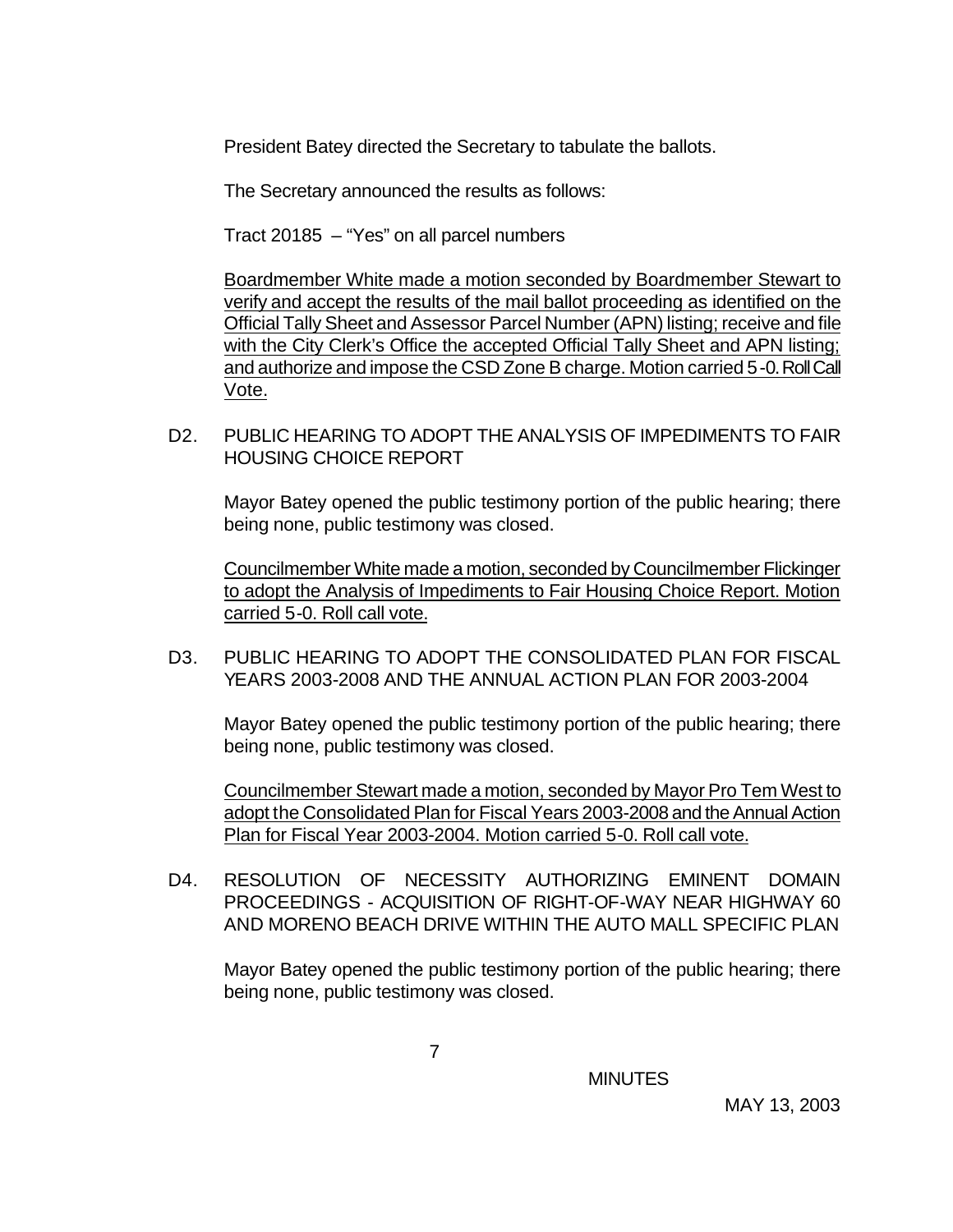Councilmember Stewart made a motion, seconded by Councilmember White to cancel all further proceedings on this matter. Motion carried unanimously.

D5. PUBLIC HEARING – ADOPTION OF FY 2003-04 FEE RESOLUTION AND FEE SCHEDULE

Mayor Batey opened the public testimony portion of the public hearing; there being none, public testimony was closed.

An Ad Hoc Subcommittee has been created with Councilmember White and Councilmember Flickinger to contact other cities in an effort to address the NPDES fees. The committee will return to City Council in a future Study Session.

Councilmember White made a motion, seconded by Mayor Pro Tem West to adopt Resolution No. 2003-34, approving the Fee Schedule for FY 2003-04. Motion carried 5-0. Roll call vote.

Resolution No. 2003-34

A Resolution of the City Council of the City of Moreno Valley, California, Increasing and Establishing Specified Fees for Various Services; Maintaining the Present Level of Certain Fees; Reducing the Level of Certain Fees; and Incorporating Certain Prior Enactments

## **E. ITEMS REMOVED FROM CONSENT CALENDARS FOR DISCUSSION OR SEPARATE ACTION - NONE**

- **F. REPORTS**
	- F1. PUBLIC MEETING TO PROVIDE COMMENT REGARDING THE INSTALLATION OF RESIDENTIAL STREETLIGHTS ALONG WEBB STREET AND INCLUSION INTO COMMUNITY SERVICES DISTRICT (CSD) ZONE B-1C (STREETLIGHT INSTALLATION - WEBB STREET) AND ZONE B (RESIDENTIAL STREET LIGHTING)

President Batey opened the agenda item for public comments; there being none, public comments were closed.

**MINUTES**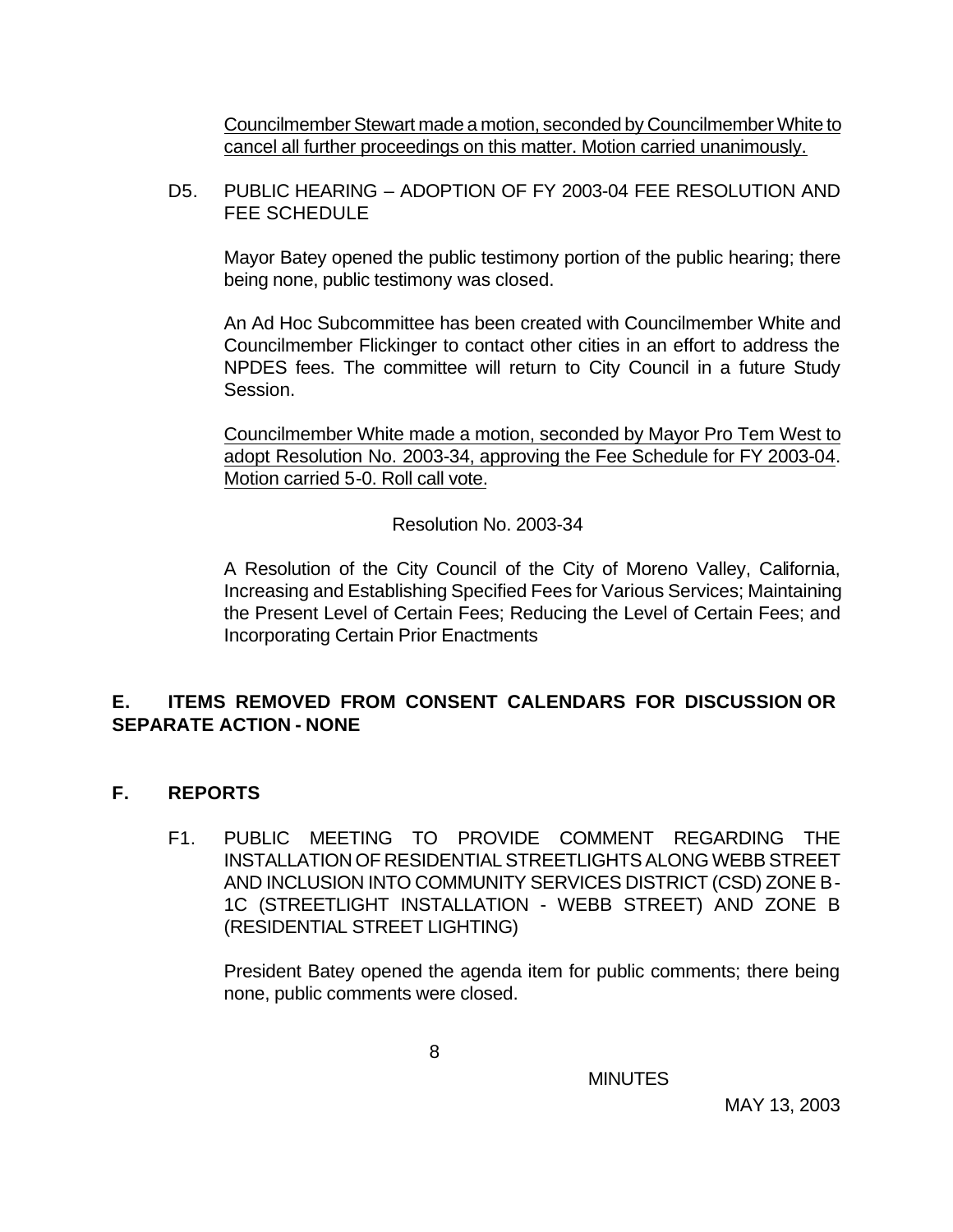Boardmember White made a motion, seconded by Boardmember Stewart to receive and file. Motion carried unanimously.

F2. APPROVE AND ADOPT RESOLUTION NO. CSD 2003-05 TO AUTHORIZE COLLECTION OF THE APPROVED CSD ZONE E-4A CHARGE AND INTRODUCE ORDINANCE NO. CSD 34 TO ESTABLISH ZONE E-4A (DAYBREAK DEVELOPMENT-INTERNAL PARKWAY LANDSCAPE MAINTENANCE)

President Batey opened the agenda item for public comments; there being none, public comments were closed.

Boardmember White made a motion seconded by Boardmember Stewart to approve and adopt Resolution No. CSD 2003-05 to authorize collection of the approved Zone E-4A parcel charge on the property tax bill, as required by the County of Riverside. Motion carried 5-0. Roll call vote.

Resolution No. CSD 2003-05

A Resolution of the Moreno Valley Community Services District of the City of Moreno Valley, California, Approving the Parcel Charge for Providing Zone E-4A (Daybreak Development – Internal Parkway Landscape Maintenance Services)

Boardmember White made a motion, seconded by Boardmember Flickinger to Introduce Ordinance No. CSD 34 to establish the Zone E-4A (Daybreak Development – Internal Parkway Landscape Maintenance) boundary and to include Zone E-4A as a subzone of Zone E (High-Service-Level Parkway Landscape Maintenance). Motion carried 5-0. Roll call vote.

Ordinance No. CSD 34

An Ordinance of the Moreno Valley Community Services District of the City of Moreno Valley, California, Approving the Establishment of Zone E-4A (Daybreak Development – Internal Parkway Landscape Maintenance) as a Subzone of Zone E (High-Service-Level Parkway Landscape Maintenance)

F3. APPROVE AND ADOPT RESOLUTION NO. CSD 2003-06 TO AUTHORIZE COLLECTION OF THE APPROVED CSD ZONE E-1A CHARGE AND INTRODUCE ORDINANCE NO. CSD 35 TO ESTABLISH ZONE E-1A (RENAISSANCE PARK-INTERNAL PARKWAY LANDSCAPE/WALL MAINTENANCE)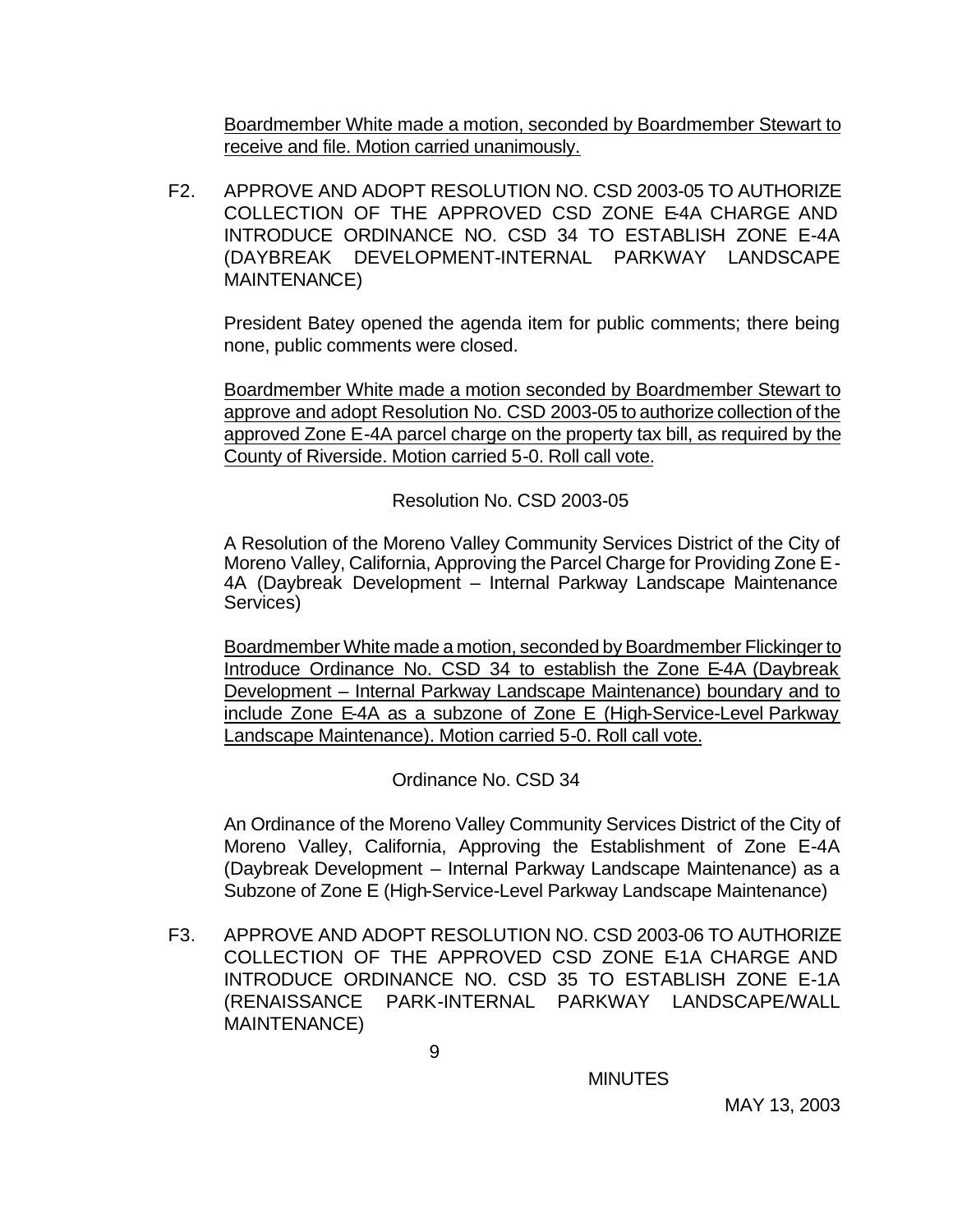President Batey opened the agenda item for public comments; there being none, public comments were closed.

Boardmember Stewart made a motion, seconded by Boardmember Flickinger to approve and adopt Resolution No. CSD 2003-06 to authorize collection of the approved Zone E-1A parcel charge on the property tax bill, as required by the County of Riverside. Motion carried 5-0. Roll call vote.

Resolution No. CSD 2003-06

A Resolution of the Moreno Valley Community Services District of the City of Moreno Valley, California, Approving the Parcel Charge for Providing Zone E-1A (Renaissance Park – Internal Parkway Landscape/Wall Maintenance) **Services** 

Boardmember Flickinger made a motion, seconded by Vice-President West to introduce Ordinance No. CSD 35 to establish the Zone E-1A (Renaissance Park-Internal Parkway Landscape/Wall Maintenance) boundary and to include Zone E-1A as a subzone of Zone E (High-Service-Level Parkway Landscape Maintenance). Motion carried 5-0. Roll call vote.

Ordinance No. CSD 35

 An Ordinance of the Moreno Valley Community Services District of the City of Moreno Valley, California, Approving the Establishment of Zone E-1A (Renaissance Park – Internal Parkway Landscape/Wall Maintenance) as a Subzone of Zone E (High-Service-Level Parkway Landscape Maintenance)

#### **RECESS; RECONVENE**

## F4. 2003 CITIZEN OPINION SURVEY RESULTS

Mayor Batey opened the agenda item for public comments; there being none, public comments were closed.

Councilmember White made a motion, seconded by Mayor Pro Tem West to receive and file the findings of the 2003 Citizen Opinion Survey prepared for the City of Moreno Valley by MUSE Consulting, Inc.

**MINUTES**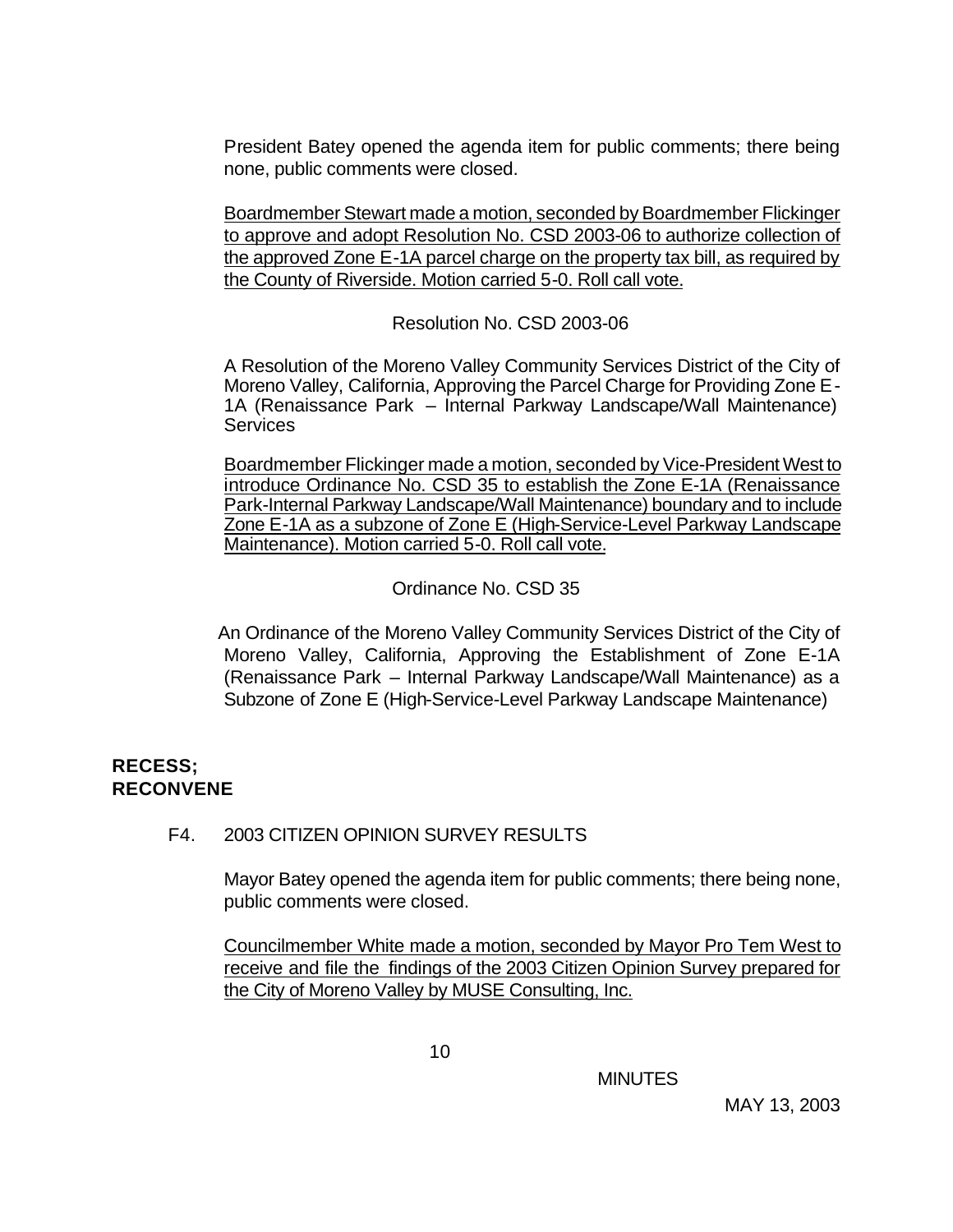#### F5. LEGISLATIVE UPDATE

Mayor Batey opened the agenda item for public comments; there being none, public comments were closed.

Councilmember White made a motion, seconded by Mayor Pro Tem West to receive, file and ratify the Legislative Status Report. Motion carried 5-0. Roll call vote.

F6. CITY MANAGER'S REPORT (Informational Oral Presentation – not for Council action)

## **G. LEGISLATIVE ACTIONS**

ORDINANCES - 1ST READING AND INTRODUCTION

G1. AMENDMENT TO PERS CONTRACT

Mayor Batey opened the agenda item for public comments; there being none, public comments were closed.

Councilmember Flickinger made a motion, seconded by Councilmember White to adopt Resolution No. 2003-33 noticing its intention to approve an amendment to the contract between the Board of Administration of the Public Employees' Retirement System (PERS) and the City Council of the City of Moreno Valley regarding a change in benefits per contract agreement. Motion carried 5-0. Roll call vote.

Resolution No. 2003-33

A Resolution of the City Council of the City of Moreno Valley, California, Declaring its Intention to Approve an Amendment to Contract Between the Board of Administration of the Public Employees' Retirement System and the City Council of the City of Moreno Valley

Councilmember Stewart made a motion, seconded by Councilmember White to introduce Ordinance No. 629 authorizing an amendment to the City's PERS contract. Motion carried 5-0. Roll call vote.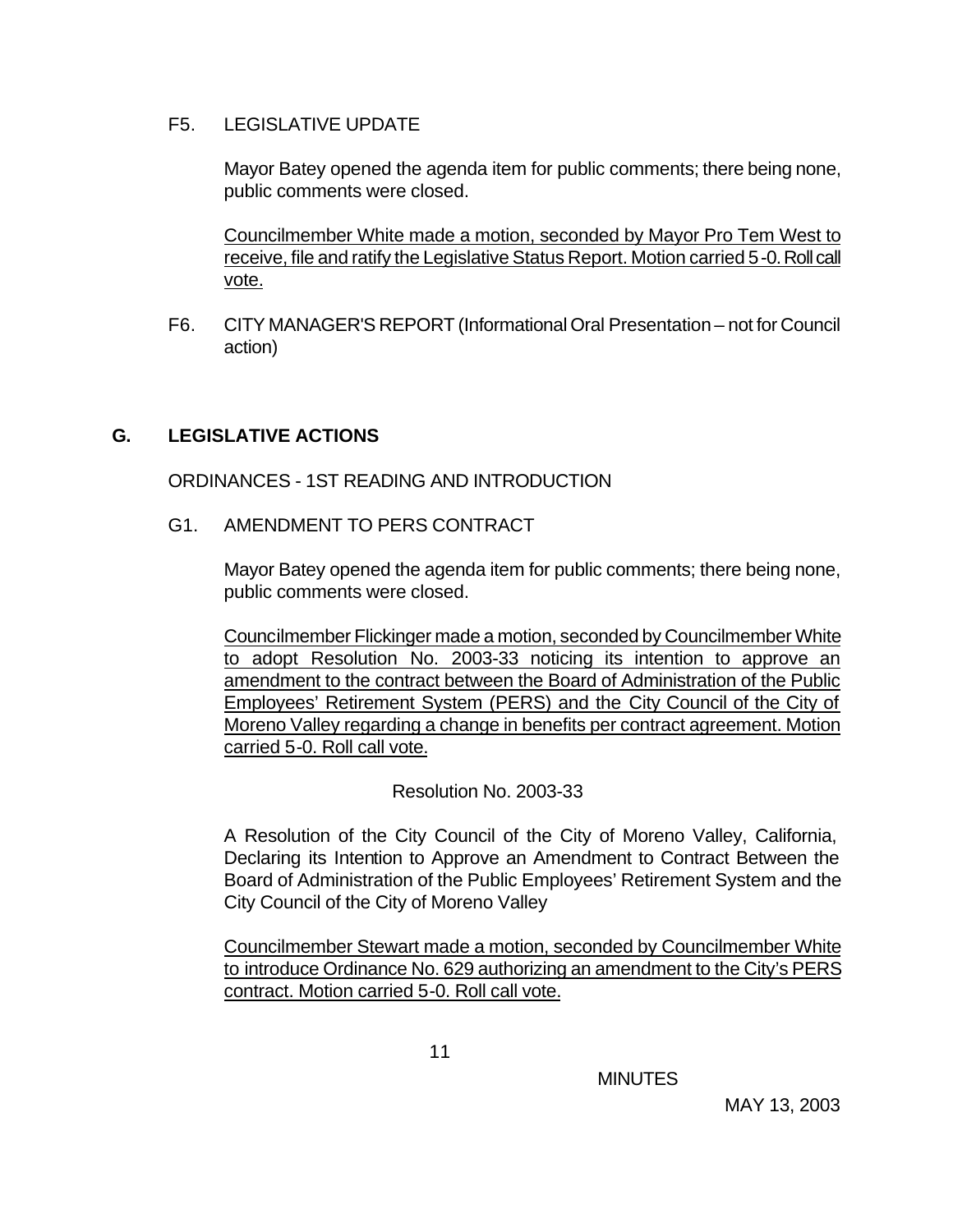#### Ordinance 629

An Ordinance of the City Council of the City of Moreno Valley, Authorizing Amendment to the Contract Between the City Council of the City of Moreno Valley and the Board of Administration of the California Public Employees' Retirement System

Councilmember Stewart made a motion, seconded by Councilmember White to authorize the Mayor and City Clerk to execute the amendment authorizing credit for unused sick leave per PERS Section 20965 for local miscellaneous members and directed the City Clerk, upon adoption of said Resolution, to forward to PERS the original or a certified copy of: Resolution of Intention, Certification of Governing Body's Action, and Certification of Compliance with Gov. Code Sec. 7507. Motion carried 5-0. Roll call vote.

ORDINANCES - 2ND READING AND ADOPTION - NONE

ORDINANCES - URGENCY ORDINANCES – NONE

RESOLUTIONS – NONE

PUBLIC COMMENTS **ON ANY SUBJECT NOT ON THE AGENDA** UNDER THE JURISDICTION OF THE CITY COUNCIL ARE AS FOLLOWS:

#### Daryl Terrell – Address matter of record

1) Utility User's Tax reduction proposal of 4%

## Ray Hosman – Address matter of record

1) State claim on City funds

Tom Jerele Sr. – 24895 Sunnymead Blvd., #133

- 1) City should televise Study Sessions
- 2) Opposes re-zoning of central Sunnymead and Edgemont back to residential
- 3) Development impact fees

## **CLOSING COMMENTS AND/OR REPORTS OF THE CITY COUNCIL, COMMUNITY SERVICES DISTRICT, OR COMMUNITY REDEVELOPMENT AGENCY**

**MINUTES**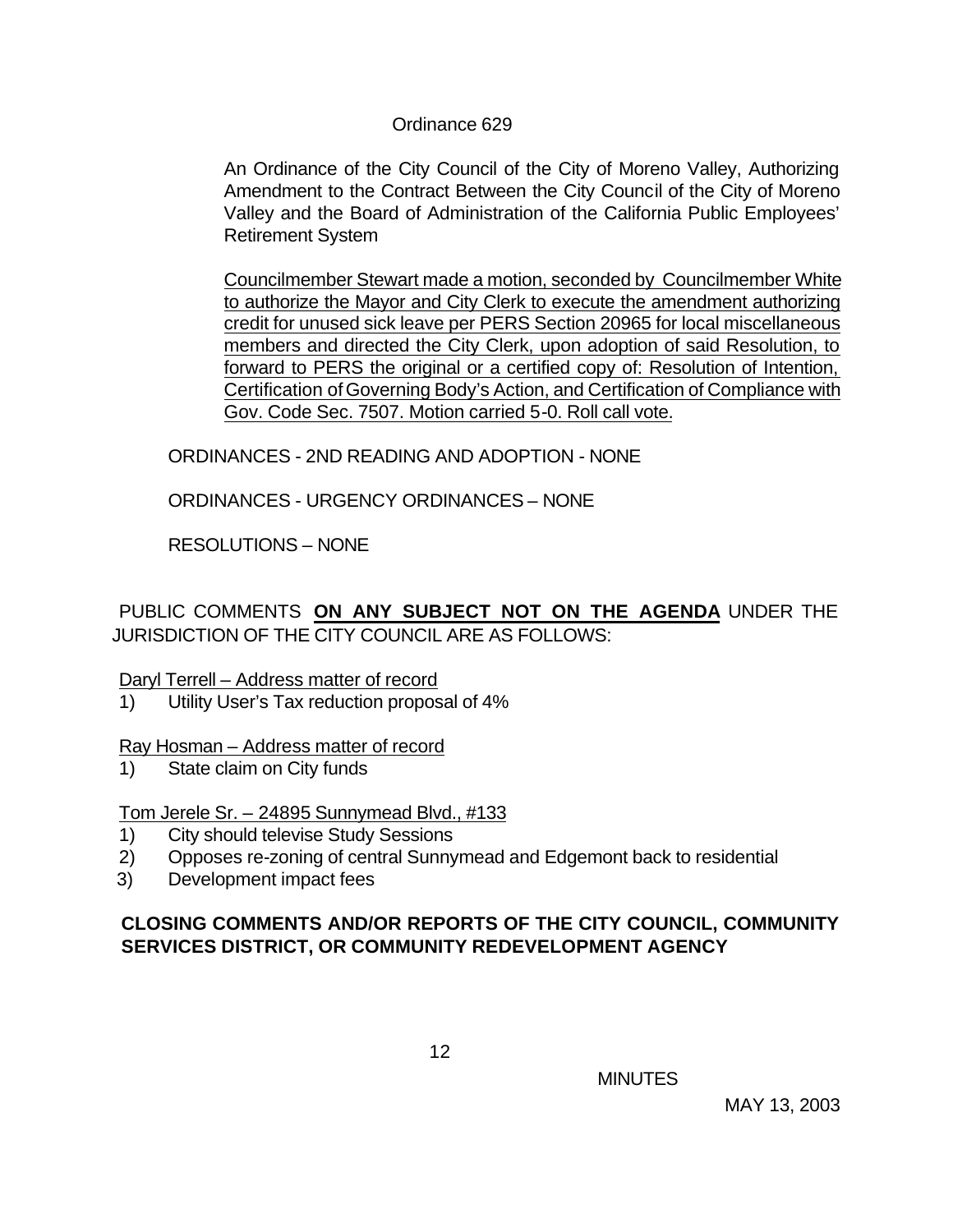Councilmember White

- 1) Congratulated Daryl Terrell on his presentation regarding the Utility User's Tax
- 2) Stated the Utility User's Tax belongs to the citizens if the tax is lost it will directly impact the residents of Moreno Valley

Mayor Pro Tem West

1) Stated he attended the Cinco de Mayo festivities on Saturday and crowned the "Queen of Cinco de Mayo", Jasmine Moreno

Councilmember Stewart

- 1) Responded to Mr. Terrell's statements regarding budget surplus and asked the City Manager to comment on this
- 2) Stated the March Joint Powers Authority General Plan does not include putting warehouses next to homes in Orangecrest
- 3) The C-17 Simulator is scheduled to come to March
- 4) Colonel Wrighton leaving March in June for new assignment this will be a loss to the community

Councilmember Flickinger

- 1) Supports Daryl Terrell in reducing the Utility User's Tax would like to put together a plan for phasing out the Utility Tax as the City's revenues increase in the General Fund and contingent on the impact of the State budget
- 2) Announced some of the troops deployed out of March will return from Iraq and welcoming committees are being formed to greet them
- 3) Congratulated Media & Communications Administrator, Angela Rushen and the City Manager for their positive media coverage on KNX News Radio
- 4) Local coalition going to Sacramento to deliver strong message on the State Budget deficit
- 5) Local courts in Moreno Valley will be closing temporarily on July 1 and moving to downtown Riverside

City Manager Rogers responded to the issue of City surplus – stated the \$44 million surplus is untrue and not possible – stated he will come back with a report if the Council wishes on specifically what the financial performance has been since 1990 and how much money is available.

# Mayor Batey

- 1) Stated he attended the Cinco de Mayo festivities on Saturday good turnout
- 2) Spoke at Imani Praise Fellowship Church giving an update on the City thanked Pastor Richardson for the invitation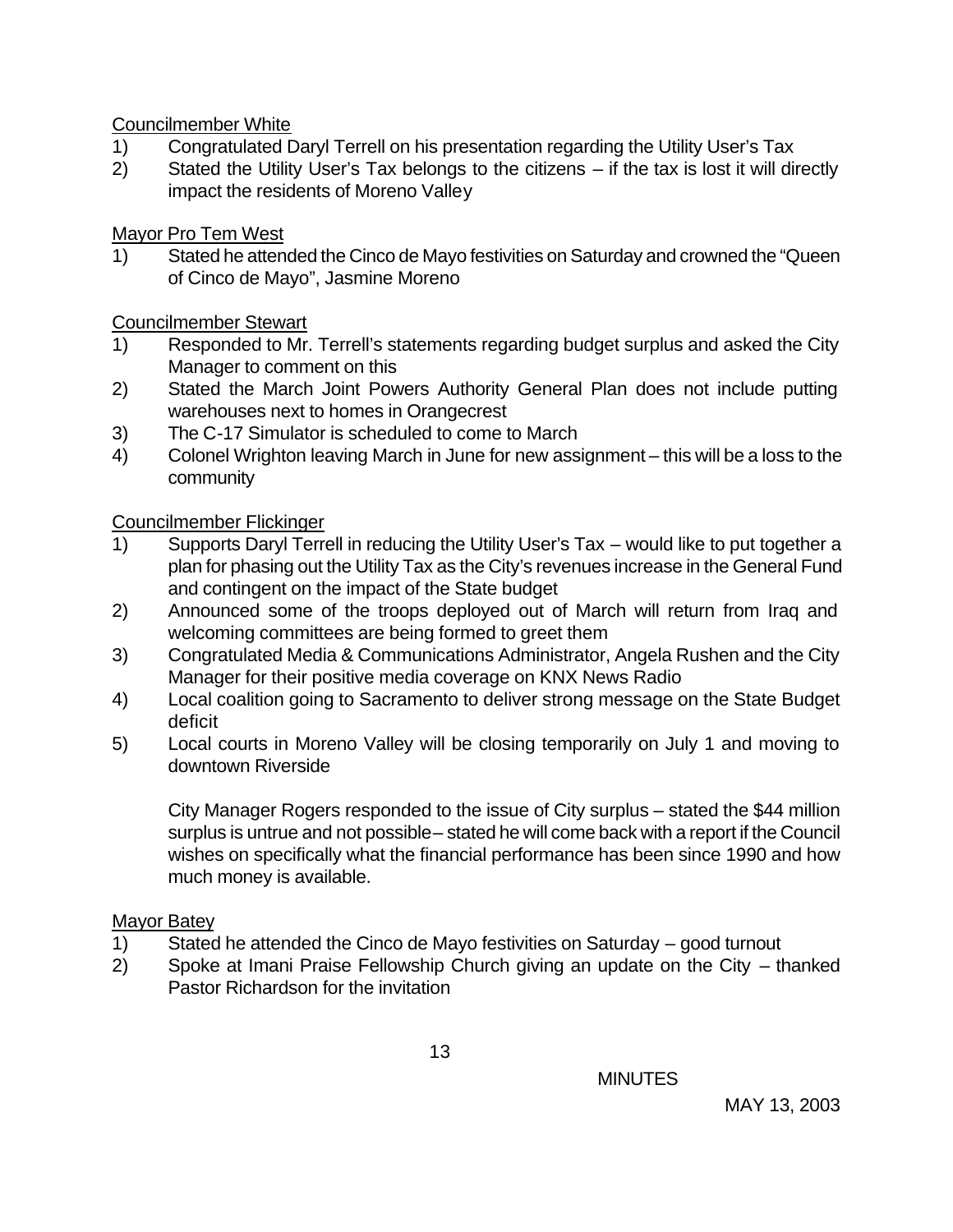- 3) Feels a positive change coming for the Moreno Valley Mall with new management group – working with the car dealers at the Auto Mall to allow a display of autos
- 4) Asked Community Development Director Guillis to contact the people involved in the mall talks
- 5) Asked City Librarian, Cynthia Pirtle, to make a special presentation

Cynthia Pirtle led everyone in singing "Happy Birthday" to Councilmember White

## **CLOSED SESSION**

# **REPORT OF ACTION FROM CLOSED SESSION BY CITY ATTORNEY, IF ANY - NONE**

## **ADJOURNMENT**

There being no further business to conduct, the meeting was adjourned at 8:48 p.m. by unanimous informal consent.

Submitted by:

Alice Reed, City Clerk Secretary, Moreno Valley Community Services District Secretary, Community Redevelopment Agency of the City of Moreno Valley

Approved by:

William H. Batey, II, Mayor President, Moreno Valley Community Services District

\_\_\_\_\_\_\_\_\_\_\_\_\_\_\_\_\_\_\_\_\_\_\_\_\_\_\_\_\_\_\_\_\_\_\_\_\_

\_\_\_\_\_\_\_\_\_\_\_\_\_\_\_\_\_\_\_\_\_\_\_\_\_\_\_\_\_\_\_\_\_\_

**MINUTES**